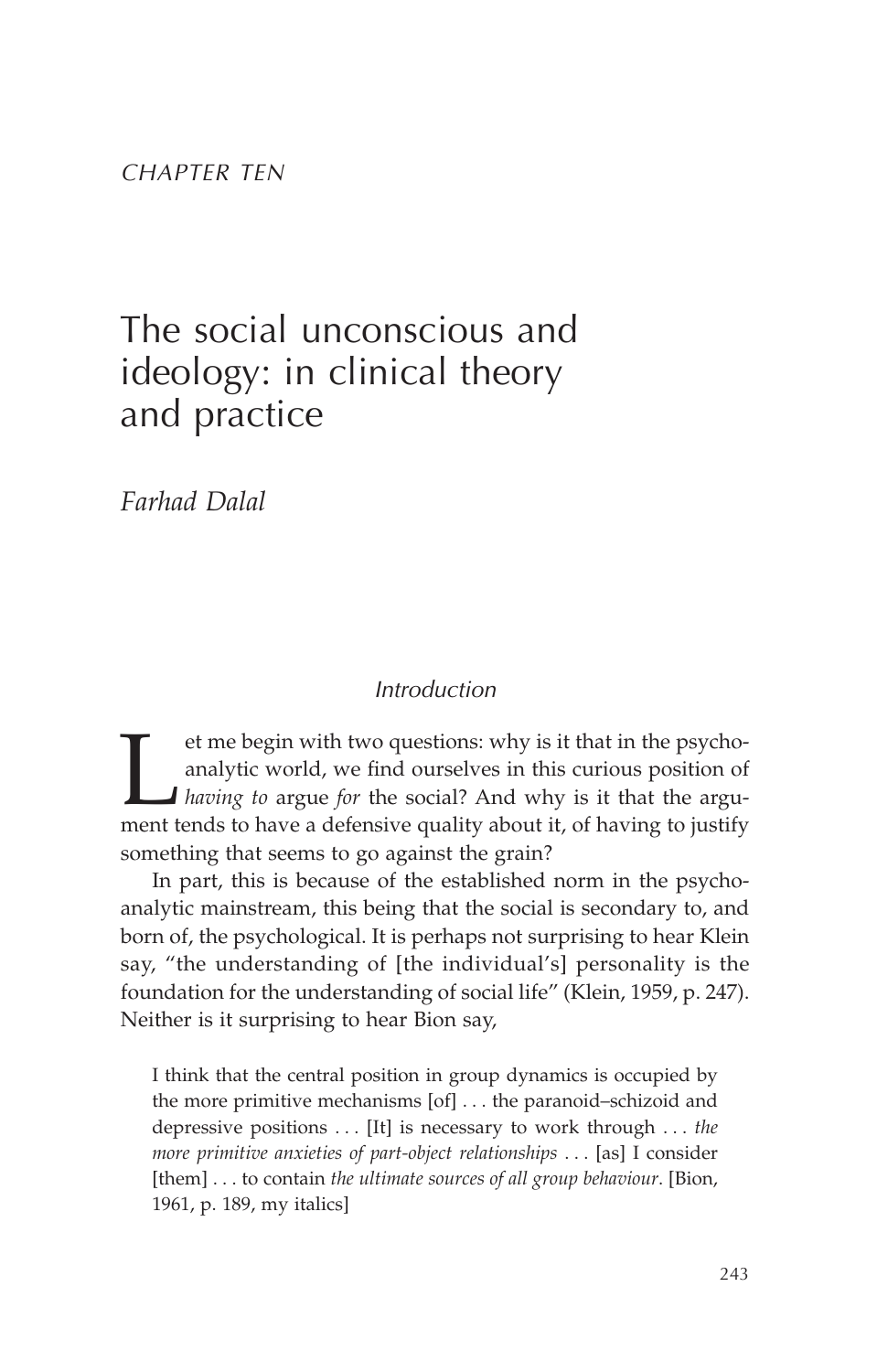Both Klein and Bion have their genesis in the later Freud. But, unlike them, Freud does grant the social an actual presence in the psyche in the shape of the superego. The Freudian superego is, in part, constituted by internalized elements of authority figures (in contrast, the Kleinian superego is constituted by elements of the death instinct). But one of the primary reasons that it comes into existence is to do the work of repressing primitive impulses: for example, incestuous desire. Thus, ironically, a part of the work of the representative of the social in the psyche (the superego) is to *increase* the dominion of the unconscious through its activity of repression. However, when humans gather in groups, then the superego loses its grip:

when individuals come together in a group all their individual inhibitions fall away and all the cruel, brutal and destructive instincts, which lie dormant in individuals as relics of a primitive epoch, are stirred up to find free gratification. [Freud, 1921c, p. 79]

Freud also says, "how well justified is the identification of the group mind with the mind of primitive people" (*ibid*.).

But, surprisingly, even the relationists like Fairbairn and Winnicott, despite their best efforts, also ultimately collapse back into individualism: Fairbairn's claim that "all sociological problems are ultimately reducible to problems of individual psychology" (Fairbairn, 1935, p. 241), finds an echo in Winnicott's "the clue to social and group psychology is the psychology of the individual" (Winnicott, 1958, p. 15).

This, then, is the dominant view in psychoanalysis: that the internal *primitive* psychology is prior to the individual, who, in turn, is prior to the social. The social itself is an expression of a *pre-existing* psychology within the individual. In other words, the psychological is the "cause" and the social is its "effect". Thus, the social has little status since it comes third in order of importance: first, the internal psychology, then, the individual, and finally, the social. And it is because this is the context that we are speaking into that the tone taken by the arguments which seek to privilege the social is defensive; it is an argument against an established, taken-for-granted norm, an argument against the grain.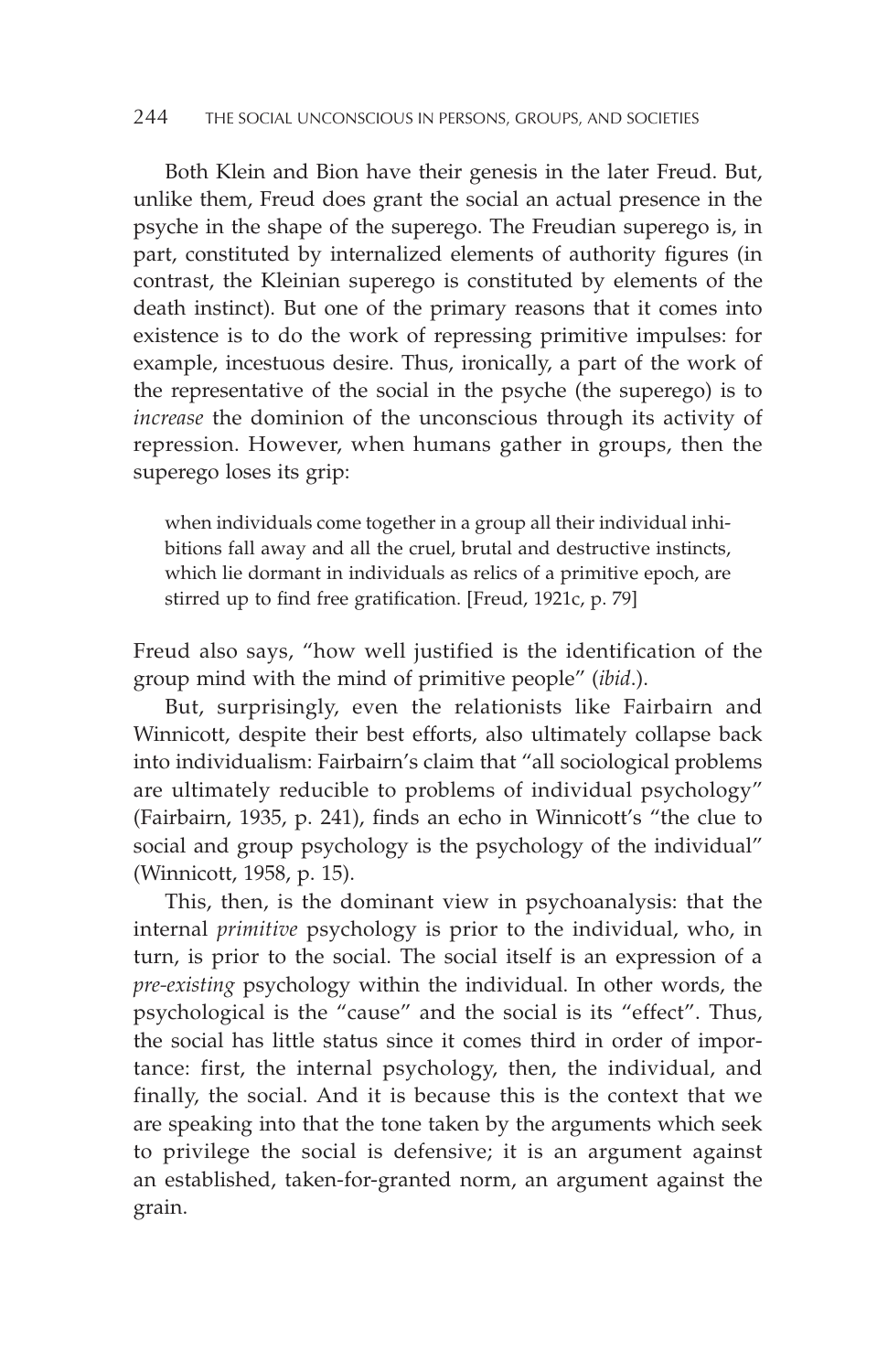## *The positivist schema*

This norm arises out of a particular positivist world-view, a worldview that continues to dominate not only psychoanalysis, but many other disciplines. It is also the basis of the thinking of policy makers in the UK, permeating all territories from mental health to the economy to ecology.

The positivists hold that the objective world-of-things exists before individual humans, and individual humans exist before society. In this view, society is not just secondary, but *tertiary*, since it arises because of individuals joining together with other individuals. It can be depicted as shown below (Figure 1).

In this "picture", there are two distinct regions. The space between the individual and the world of things is where objective science is said to happen. Science, in this account, is the activity of the individual studying the world of things. Meanwhile, it is supposed that it is in the other space, between *the* individual and society, is where politics happens, politics being the various (problematic) engagements and struggles individuals have with each other in their attempts to join together and form society.

From this depiction, it would appear, then, that the two regions—science and politics—have nothing to do with each other, as they each occupy different "spaces". This is the basis of the claim that politics has nothing to do with science, and so politics ought to be kept out of science (and art, and sport, and everything else).

This schema is *linear*. And it is this very linearity that allows it to seem that politics and science are very different *kinds* of activities that have nothing to do with each other. One of the points I want to flag up at this early stage is that the diagram and the way of thinking that it illustrates is already an expression of a certain ideology,

#### *(autonomous rational)*

First, the world of things  $\rightarrow$  then *The* Individual  $\rightarrow$  then the social world  $\lambda$ 

Region of Scientific Activity The individual investigating the workings of the world. Clear and rational.

Region of Politics Individuals engaging with each other. Messy and confusing.

*Figure 1*. The positivist world view.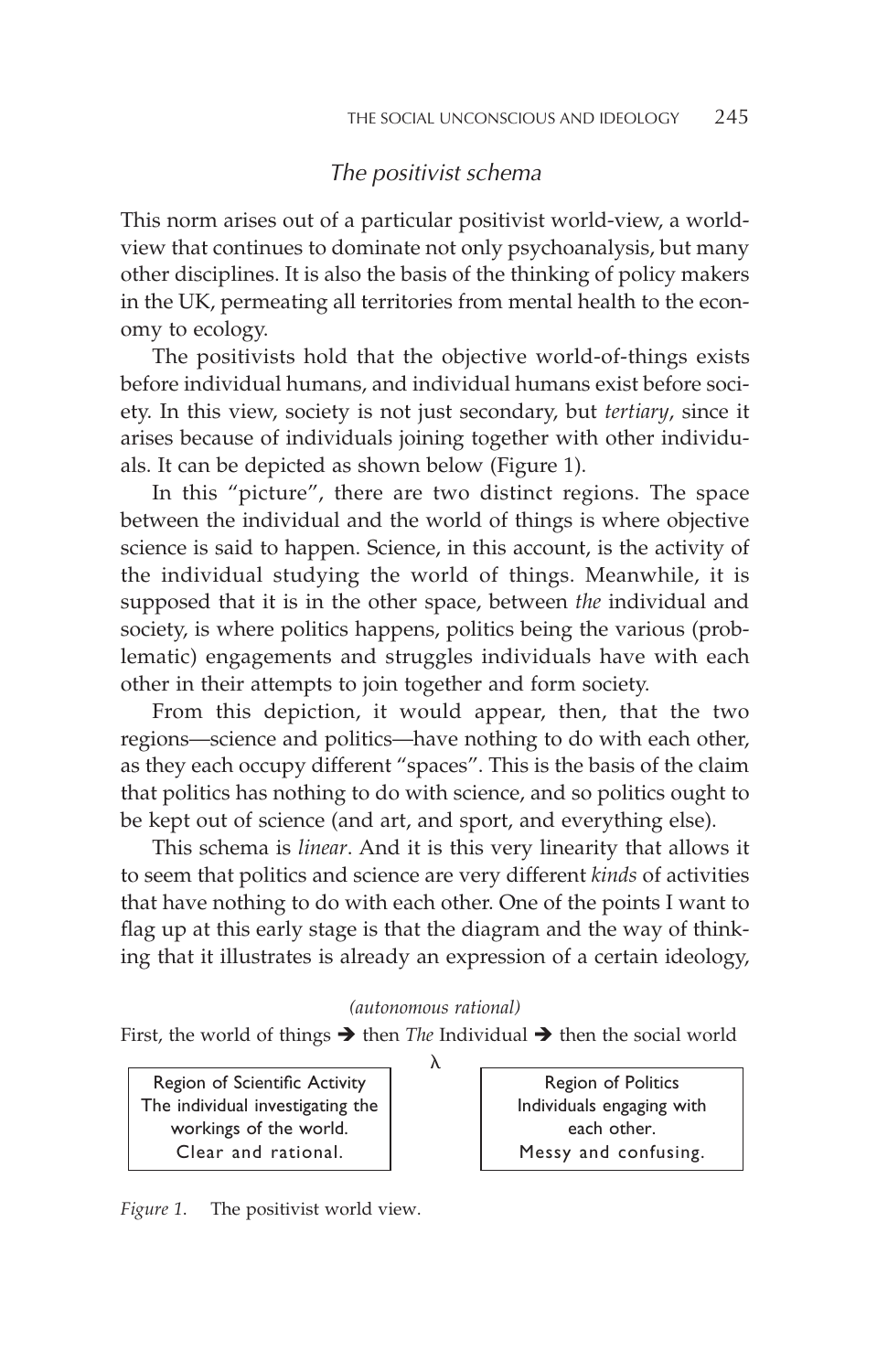an ideology that privileges the individual over the social. I will say more on ideology and related matters as I proceed. But, for now, I want to make the point that the apparent "obvious" division between the objective world and that of human interaction only appears to be so obvious because of the premises utilized in constructing the diagram. The diagram is not a straightforward description of the natural state of things (which is how it looks on first impression), but a division generated by a particular ideology, an ideology that serves particular ends. As we will see shortly, there are other ways of representing and thinking about the situation, and these give rise to other "outcomes", other ends.

Anyhow, it is on this kind of basis that politicians claim that, although they are in the business of politics, the decisions they take are fully rational because they are made on the basis of scientific evidence. (Consider, for example, President Obama's recent reversal of George Bush's ban on stem cell research. Obama said that his decision was driven by scientific evidence, whereas Bush had made his decision "in consultation with God".) However, there is no discussion as to what constitutes scientific evidence, as this is a part of the taken for granted. The taken for granted always pushes in certain directions, always towards certain ends, *but always surreptitiously*. A case in point is the current reorganization of psychological therapies in the UK. The government demands that psychological therapies ought to be "evidence based". But what *counts* as evidence privileges a certain kind of therapy (the cognitive) over other kinds. It is not surprising, given that the scientific methodology being used to gather this "evidence" is positivist, that it ends up finding in favour of a psychological modality that is also positivist. The *ends* are already present in the *means*. The ends that are being served are manifold: a great many people are apparently treated, rapidly and cheaply, and the government is seen to be doing something helpful, while, at the same time, managing to "save" money. And the entire enterprise is legitimated by apparently being "scientific". The sting in this particular serpent's tail will, no doubt, be felt in the not too distant future.

Anyway, let me return and attend more directly to the positivist schema. According to the rationales of this schema, it is possible to figure out how the world-of-things works, because it works according to the rules of cause and effect. These rules can be worked out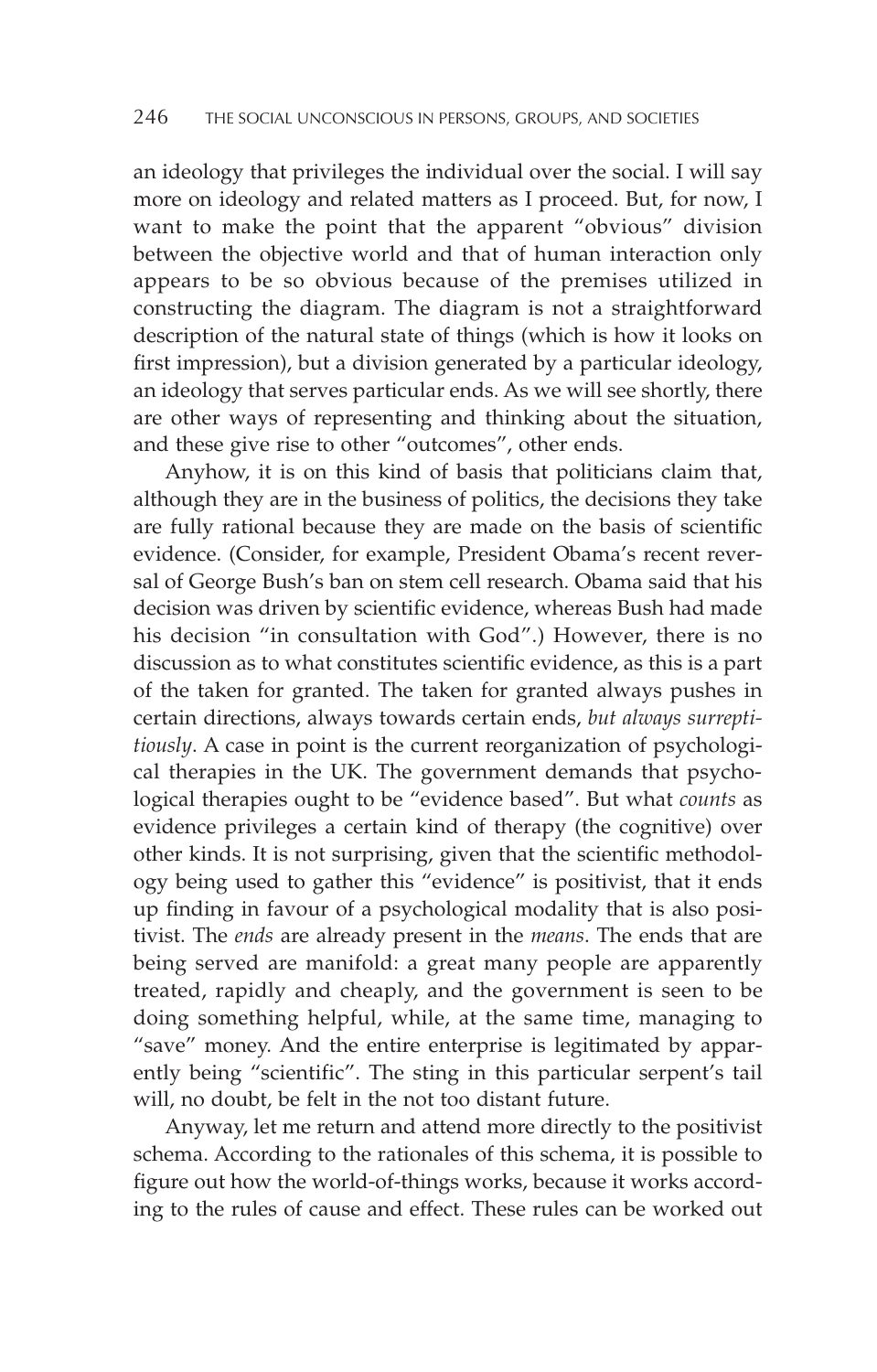through the rational individual doing objective science. However, what constitutes science is not a given, although the way the situation is set up, it appears that this is so, and that, therefore, there is nothing here to be questioned.

This kind of understanding of science arises from the positivist world-view in which there is the priority of "things" over "ideas about those things". You see what you see because what you see is real and plainly there to see. It exists as itself, before you see it. You speak what you see. Observation is direct, unproblematic, and value free.

So, on the left hand side of Figure 1, above, we have the possibility of clarity and predictability, while on the right hand side, in the region of politics, humans seem to behave in ways that appear irrational and, therefore, unpredictable.

(Let us note one other thing: although this linear story begins with the world of things, *agency* is located in the autonomous rational individual.)

So, on one side of the picture we have clarity, and on the other side, confusion. The question we are now faced with is why, despite their rational capacities, do humans behave in seemingly irrational ways? As we have seen, some of the psychoanalysts above (in particular, Bion) have answered that they behave in these irrational ways because of the eruption of the primitive in the psyche. I will sketch Freud's version of events.

## *The Freudian schema*

Freud (1930a) famously gave an explanation for the irrationality of humans through a description of the way the mind comes to be structured. In his view, the mind was as it was because of the residue of two histories, the first history being that of the human species (the primal horde and so on). The effects of these primitive and powerful themes from the dawn of humankind are laid down in the psyche in the form of the instincts. The second history is that of early childhood and of psychological development. This is the story of what happens when the first history (in the shape of the primitive instincts) are confronted with other people and objective reality in the present.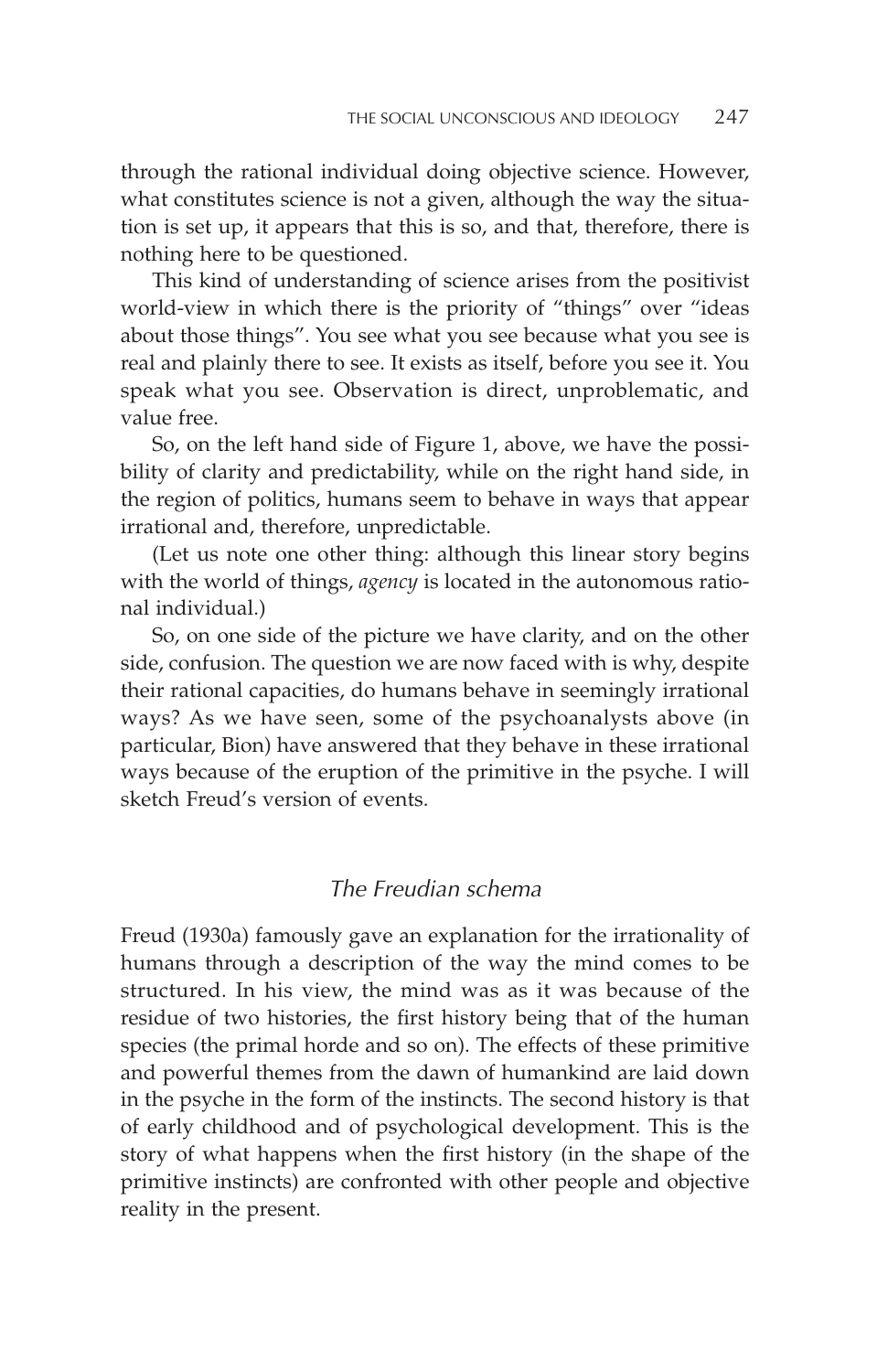Although the developmental process is mostly and more or less successful, human rationality during adulthood is always compromised by the residue of both histories, that of a particular developmental story, as well as that of archaic primitive processes. Both of these continue to have a life in the unconscious, from where they come to have an invisible role in our seemingly rational life. It follows then that our *rationales* for doing things are always, to some degree, *rationalizations*.

The Freudian model is akin to that of Kant in the following sense. Kant (1999) thought that humans were born with certain categories of logic already present in the mind, and said that humans experience the world through these categories. So, Kant is called an idealist, because he privileges these *a priori* ideas (categories) over things. In this context, what *a priori* means is innate knowledge, which is to be contrasted with knowledge gained through lived experience. This *a priori*, innate knowledge not only exists prior to experience, it also forms that experience. The categories inform what we are able to see and the way we see it. The Freudian equivalent of Kantian categories (Figure 2) is that of the instincts. Freud would say that we come to experience the world and others in the ways that we do because our experiences are mediated and permeated by the instincts (Klein calls these, innate unconscious phantasies).

When it comes to *classical* psychoanalytic treatment, the situation is complicated (I am oversimplifying the situation to tease out the points of interest). On the one hand (as Freud himself proposed), the psychoanalyst is conceived of as a scientist, a scientist capable of objective rational thought and observation. The patient, however, is a Freudian creature, in that the patient's rationality is subject to, and permeated by, unconscious processes. The patient is placed on the side of things—an object being investigated by the rational psychoanalyst. The purpose of the investigation is to expose and understand the workings of the two histories within the unconscious, so that the patient has more possibility of operating

> World of things  $\rightarrow$  *The* Individual  $\rightarrow$  The social world (Freudian) patient ←←← (rational) psychoanalyst

*Figure 2*. Classical treatment according to the positivist/Freudian schema.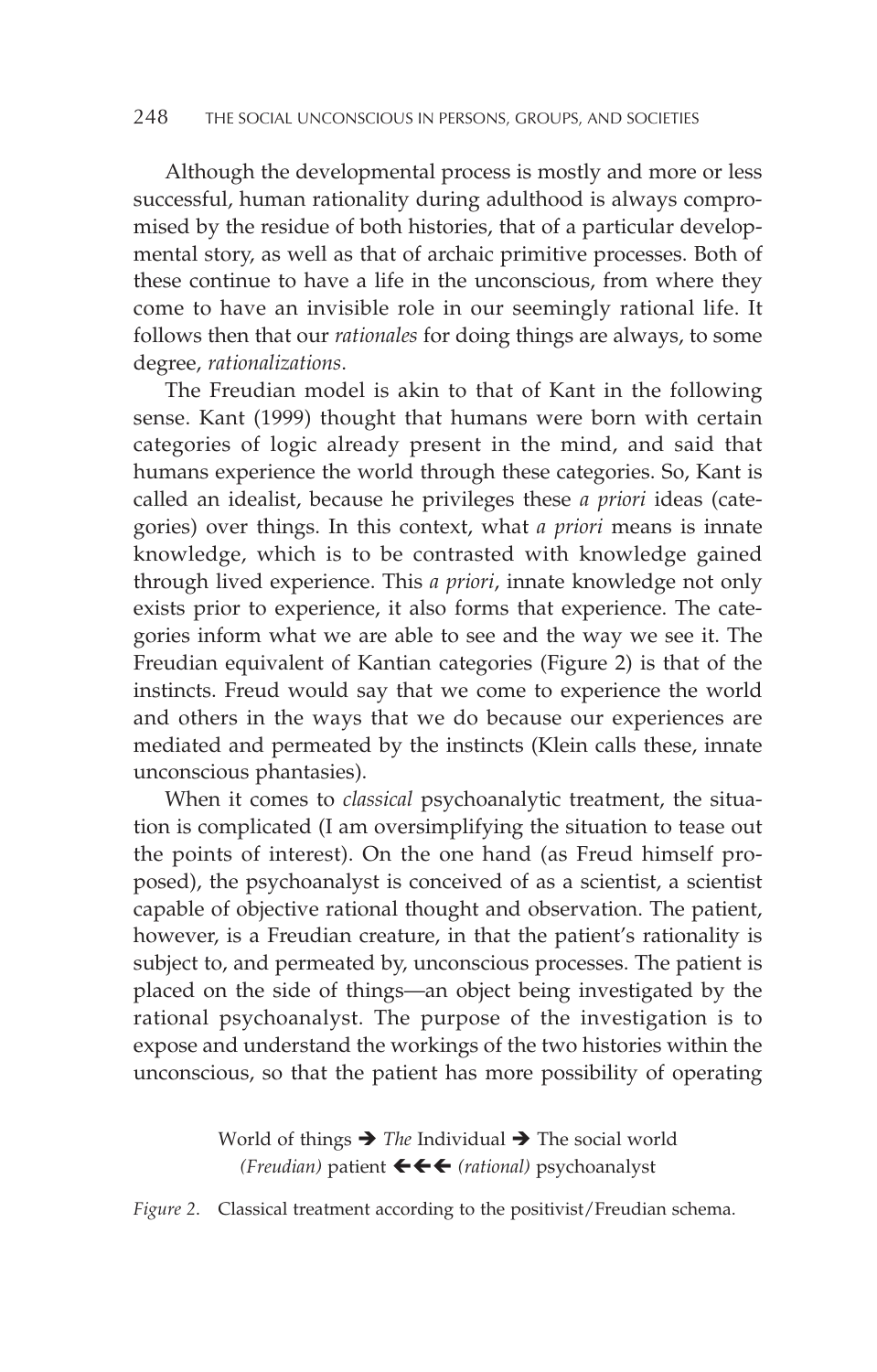rationally. In this world-view, the analyst is confident that his observations and deductions are value free and objective. The methodology is "scientific", consisting of observation, hypotheses formation, testing the hypotheses, and so on.

In sum, the psychoanalytic method is the use of scientific methodology, drawn from the left hand side of Figure 1, to bring more clarity and understanding to the messy right hand side of Figure 1, human motivation and behaviour.

## *The Eliasian/radical Foulkesian schema*

But what if we come at this scenario from the opposite direction and redraw the picture? In this case, the social precedes individuals and we will arrive at a radically different understanding of human motivation (Figure 3).

The first thing to note is that the social, by definition, *is* the domain of the political. The political is an eternally conflicted field, generated and constituted by **p**; ower relations, of which it is an expression.

What is important about this "picture" is that it makes clear that *as* power struggles and politics are there at the beginning of the picture, they *must* permeate all that follows. This includes not only the psyches of the individuals that are born into the social, but also the relations that take place between them. But most importantly for our purposes, the logic of the picture exposes the fact that politics and power themes must necessarily permeate the *activity* of science—the study of how things work.

This picture is also linear, and so, as a representation of the processes of human existence, it, too, is an over-simplification. But,

First, the social world  $\rightarrow$  The Individual  $\rightarrow$  Then the world of things (permeated by the social)

Region of Politics Of power relations

Region of Scientific Activity Necessarily permeated by the field of power relations the social.

*Figure 3*. The Eliasian/radical Foulkesian schema.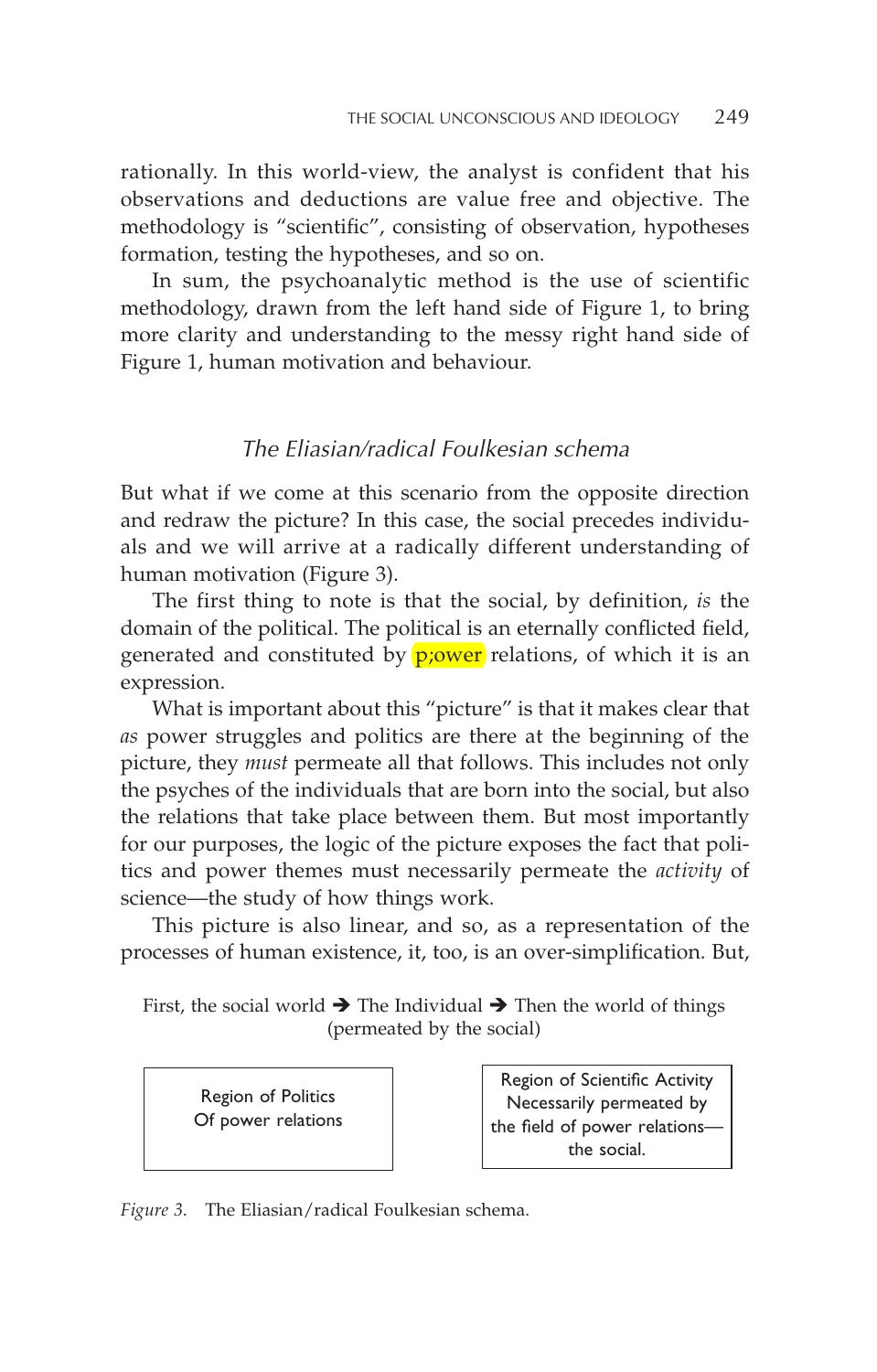despite this obvious limitation, its virtue resides in the fact that it shows how and why the activity of science is, of necessity, imbued with the agendas of the human beings that engage in it.

## *The developmental story*

There is a critical consequence for the developmental story in this scenario.

What becomes clear is that, as each particular individual is born into the social milieu, he or she cannot help but imbibe the dominant discourses that are embedded within that milieu, and these must become fundamental and integral to the developing individual self.

What is *prior* to the newborn infant in this scenario is what is written into the fabric of the social, thus effectively reversing the previous statements of the psychoanalysts:

the understanding of *social life* is the foundation for the understanding of *[the individual's]* personality (from Klein).

all problems of *individual* psychology are ultimately reducible to *sociological* problems (from Fairbairn).

the clue to the psychology of the individual is social and group psychology (from Winnicott).

What we are now faced with is a *social a priori*. One name for the social *a priori* is the Foulkesian one of the *social unconscious*. There are two dangers here. The first we have already noted, that this picture, being so linear, does not capture the complexities of human existence; the picture is a one-way street beginning in the social and driving right through everything that follows it. This, then, leads into the second danger that we now fall into: the error of social determinism, what Wrong (1962) has called the over-socialized conception of "Man". Both these dangers give rise, quite rightly, to the following objection.

## *An objection and a confession*

Surely, the individual infant is not a complete *tabula rasa* at the point of birth, entirely at the mercy of the social, with the individual being written on and into by discourse and ideology? Surely,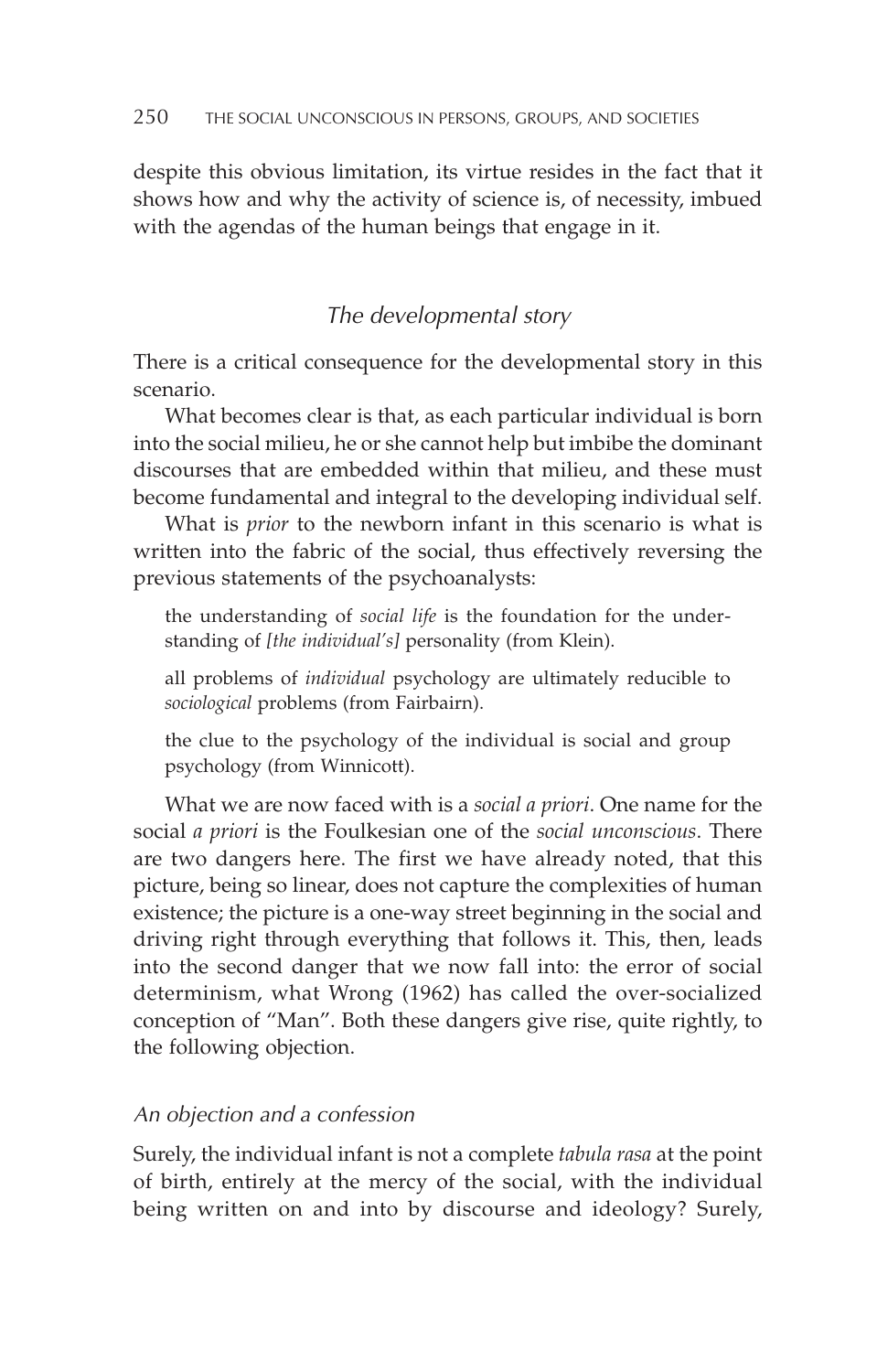humans are more substantial than that? What of human autonomy and responsibility? Another way of putting the objection is this: what is the source of the *individuality* of individuals? If everyone were simply formed by discourse, then we would expect people to be much more regimented than they actually are; this is clearly not the case: individuals vary enormously, each individual is, indeed, unique. So, what is the basis of this uniqueness?

I agree with the objection, and am interested in the questions that it gives rise to, but do not agree with the ways that the questions are often answered.

The territory that this question is engaged with is that of the moment of birth. The question becomes one of what is already present at birth, and how is one to think about it? Or, to put it another way, what is the nature of the clay that is to be moulded by the psycho-socio-developmental processes, and how plastic or resistant is it to being moulded?

And here is the thing: the answers to these questions cannot help but be ideological, in support of this or that world-view. If the radical direction is right, then it has to be the case that the answers to these questions cannot ever be purely scientific, objective and neutral, but will have all sorts of other functions and purposes, some of which are known and knowable, and others not. In other words, this issue is already an explication of the theme of this chapter: that one cannot ever reside outside the ideological and, therefore, the politica, even in the clinic. This, however, is not to suggest that the only possibility before one is docile submission to the prevalent world order. This is because the methodology of Foulkesian group analysis has the potential to subvert and deconstruct ruling ideologies, even as it inevitably promotes alternative ones.

This is also true of me, of course, as well as of this paper neither are ideology-free. So, let me come clean about where I stand, or at least as much as I know about it: I want to argue against the individualism and internalism endemic to much psychoanalytic discourse—the viewpoint that says that the source of all human life, as we know it, emerges from the asocial internal world of asocial individuals; a viewpoint in which introjection is the poor cousin of projection; a viewpoint that supposes that there can exist such a thing as "the" individual in the singular.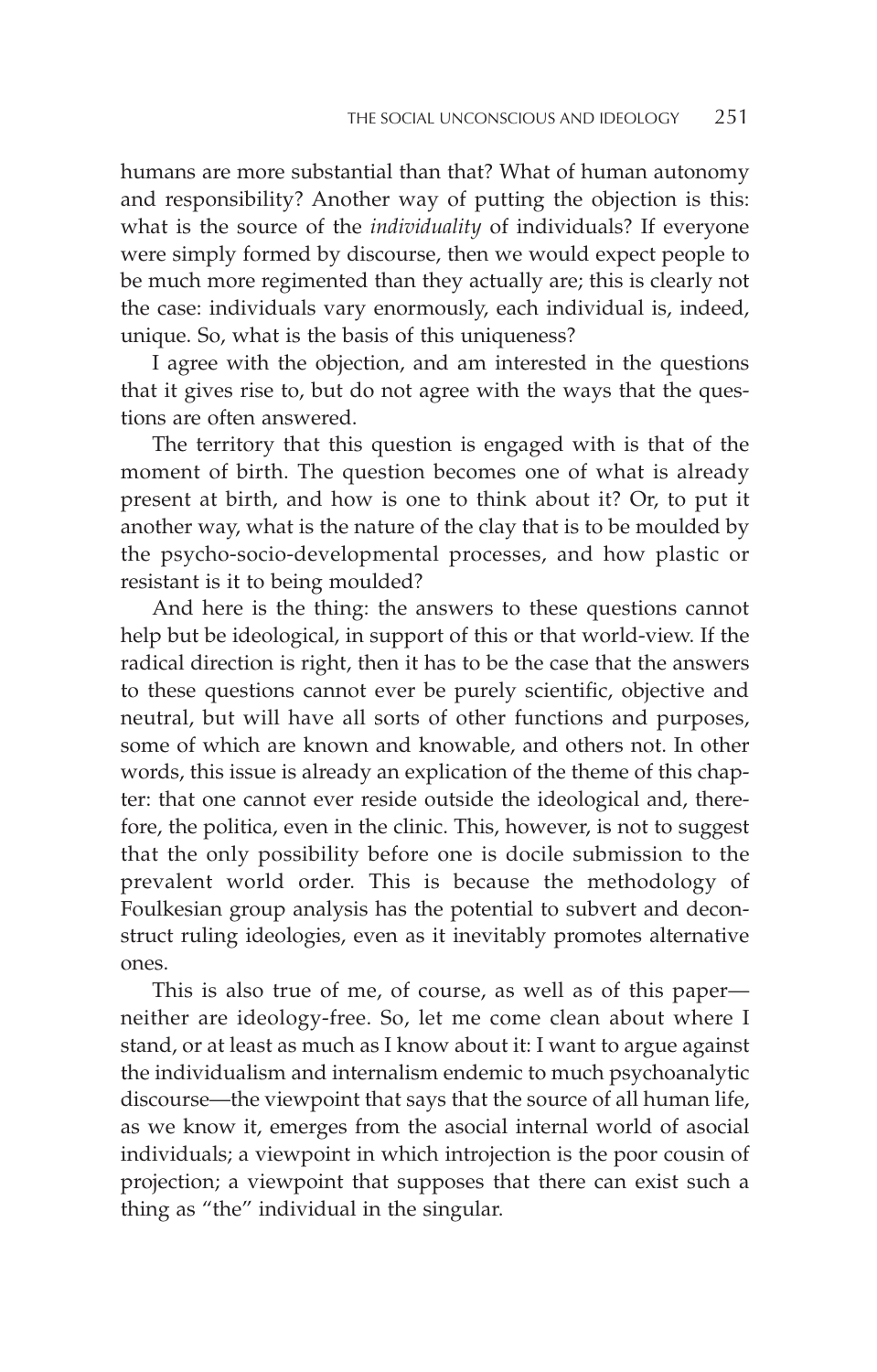In saying this, I do not wish to claim that there are no such entities called individuals *per se*. I want, instead, to advocate for something similar to Hannah Arendt when she chastises Karl Marx, no less, of getting it wrong when he speaks of "Man". She says that "the human condition [is that] of plurality  $\dots$  the fact [is] that men, not Man, live on the earth and inhabit the world" (1998[1958], p. 7). Human life begins and continues in the plural and has never been in the singular.

In my view, if we begin the story not with *the* individual (e.g., Klein, Freud), or with *the* individual-in-relation with another individual (e.g., Winnicott, Fairbairn), or with individual*s*-inrelation (e.g., Foulkes, Mitchell), but with individual*s*-in-*social*relation (e.g., Elias), then we find ourselves in a new paradigm, in which not only the theory of human interaction, but also the practice and technique of psychoanalysis/psychotherapy is considerably different (Dalal, 1998, 2002).

Let me return to the objection itself, and the way it is often answered. The answer begins with the truism that the infant comes into the world already formed to some degree. The moment of birth is often described as one where a new psycho-biological being is born into, and, *for the first time*, is confronted with an established social order. This newborn is a unique body, certainly, and, being body, it is thought of as pure biology. This infant also has its own unique responses to its environment and carers, which, being unique, is described as its character. And being there right at the beginning of its life, before the social has had any chance of doing its work, it would seem that this uniqueness *is* its true nature—a unique nature that is personal, because it is prior to, and unsullied by, the social. To this way of thinking, the true self resides in the domain of Nature, a domain that is continually being threatened and distorted by the domain of Culture.

There are several points of disagreement here.

The first disagreement is with the wish to fix what is present at the moment of birth as "true character". Given that character continues to change right through one's life, what are the grounds on which it is claimed that it is at this moment that the individual's personality is at its truest and purest? In saying this, I do not wish to fall into the alternative error of claiming that this moment—of birth—is of no more significance than any other. That, too, would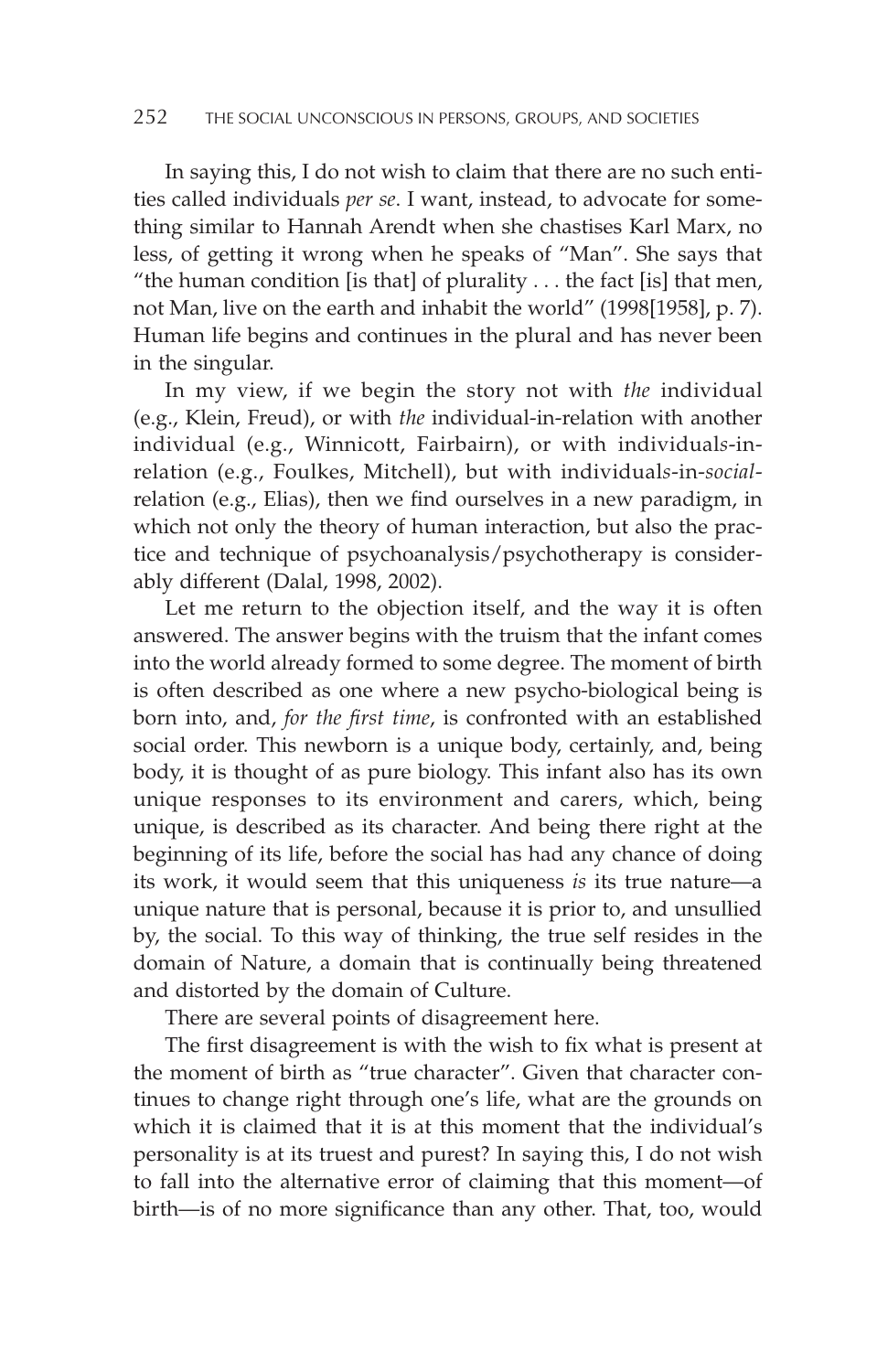be nonsense. Birth is obviously a highly charged and significant moment when family and infant meet each other face to face for the first time. It is also the case that much experience has already taken place in the womb. Where are we to insert "the beginning"? In this discussion, the Vitalists might perhaps use the language of "soul" and "the spark of life" to capture the unique mystery that is individual human aliveness.

We should also note, in passing, the claim made by some psychoanalytic schools that those suffering from character disorders cannot change, while those suffering from neurotic disorders can.

My second point of disagreement is with the Humanistic claim that the shape of the character at birth is the "true self" and the changes that take place through the psycho–social–developmental process constitute a dilution and contamination of this true self. I would also disagree with the classical psychoanalytic formulation in which the psycho–social–developmental processes are conceived of as consisting of modulating something primitive in the shape of instincts or drives into something civilized.

My ethos would find affinity with *aspects* of the psychoanalytic schools of relationality (e.g., Winnicott and Fairbairn), attachment (e.g., Bowlby and Holmes), and most closely, intersubjectivity (Mitchell), *but with the following important caveat:* that the processes of relationality, attachment, and intersubjectivity take place in a sociological milieu, and that their shapes and forms are driven by the discourses that prevail. What this means is that power relations are intrinsic to relational, attachment, and intersubjective processes: it is this that is the essence of what the social unconscious.

The body, being body, is readily thought of as a biological entity. It is. But it is also a sociological entity. Over the aeons, our physical bodies have evolved always in relation to other bodies. In other words, sociological themes have always been present throughout the biological evolutionary processes and so are embedded in the structure of our bodies, into our biology. Thus, the newborn's biological body is already social. The birth of an individual is not the first occasion on which biology meets society. As Elias says: "Human society is a level of nature" (Elias, 1991, p. 85). He continues, "humans are *by their nature made* for a life with each other, *a life which . . . includes* interpersonal and inter-group struggles and their management" (*ibid*., p. 91, my italics).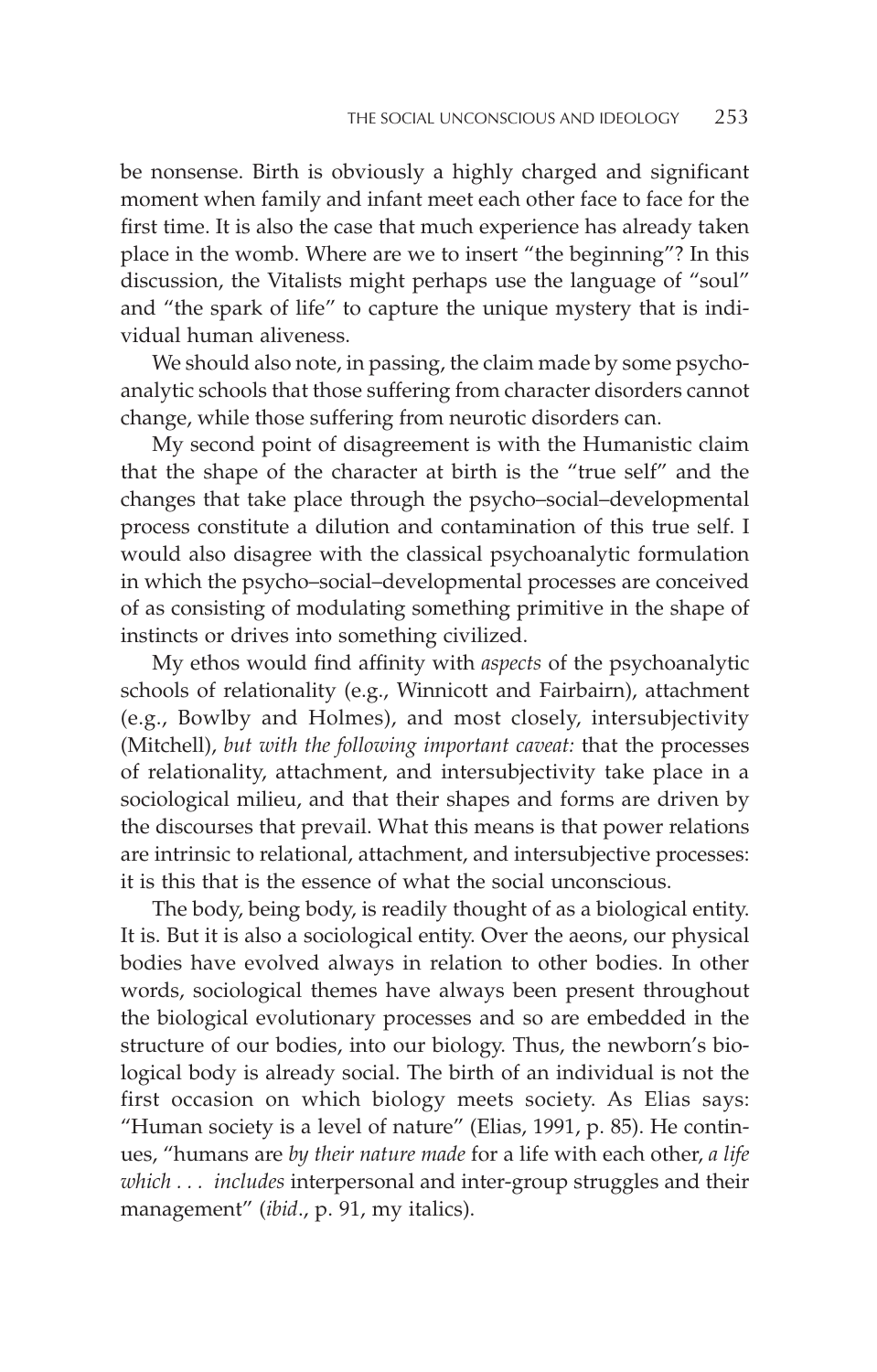So, something about what Kant and Freud say is right after all, but not quite in the ways that they meant them. The infant does come into the world knowing something, but not exactly with Kantian categories (although Klein thought that this was indeed the case, that the infant comes into the world with the categories breast, penis, and vagina already present in the mind (Hinshelwood, 1991, pp. 324–326)). It does already "know" something about spatial and temporal relationships, cause and effect, and so on. The infant comes into the world not just ready to relate, but *already involved* in the process of relating. And, most dramatically, the intersubjectivists tell us that the sense of self itself comes to be constituted through the processes of relating. What radical group analysis has to add to this is the reminder that intersubjectivity and the processes of relating are always a *social* process, and this necessarily involves power relations, and so power relations necessarily come to have a formative role from the beginning in the constitution of the developing individual.

Let me now return to the main subject of this paper: the social unconscious.

## *The social a priori*

Foulkes is not the first, or the last, to come up with the idea of a social *a priori*; a great number and range of scholars have proposed some version of it. Hopper (2003, p. 159) tells us that "although Karen Horney was the first psychoanalyst to apply the [notion of] the social unconscious to clinical work . . . the concept was introduced by [Erich] Fromm". Foulkes, however, makes no mention of Fromm. Hopper suggests that this is because Foulkes thought Fromm too left wing (personal communication).

The question being engaged with is this: how is it that (broadly and not without contestation) in particular times and places, humans (in the plural) come to *share* a view (more or less) of what is right, what is wrong, of the way things are, and so on? And that this is the case despite the range and variety of individual personal histories. In other words, how do we (in the plural) come to take certain things for granted, things that are not only outside the scope of our consciousness, *but the basis of it*?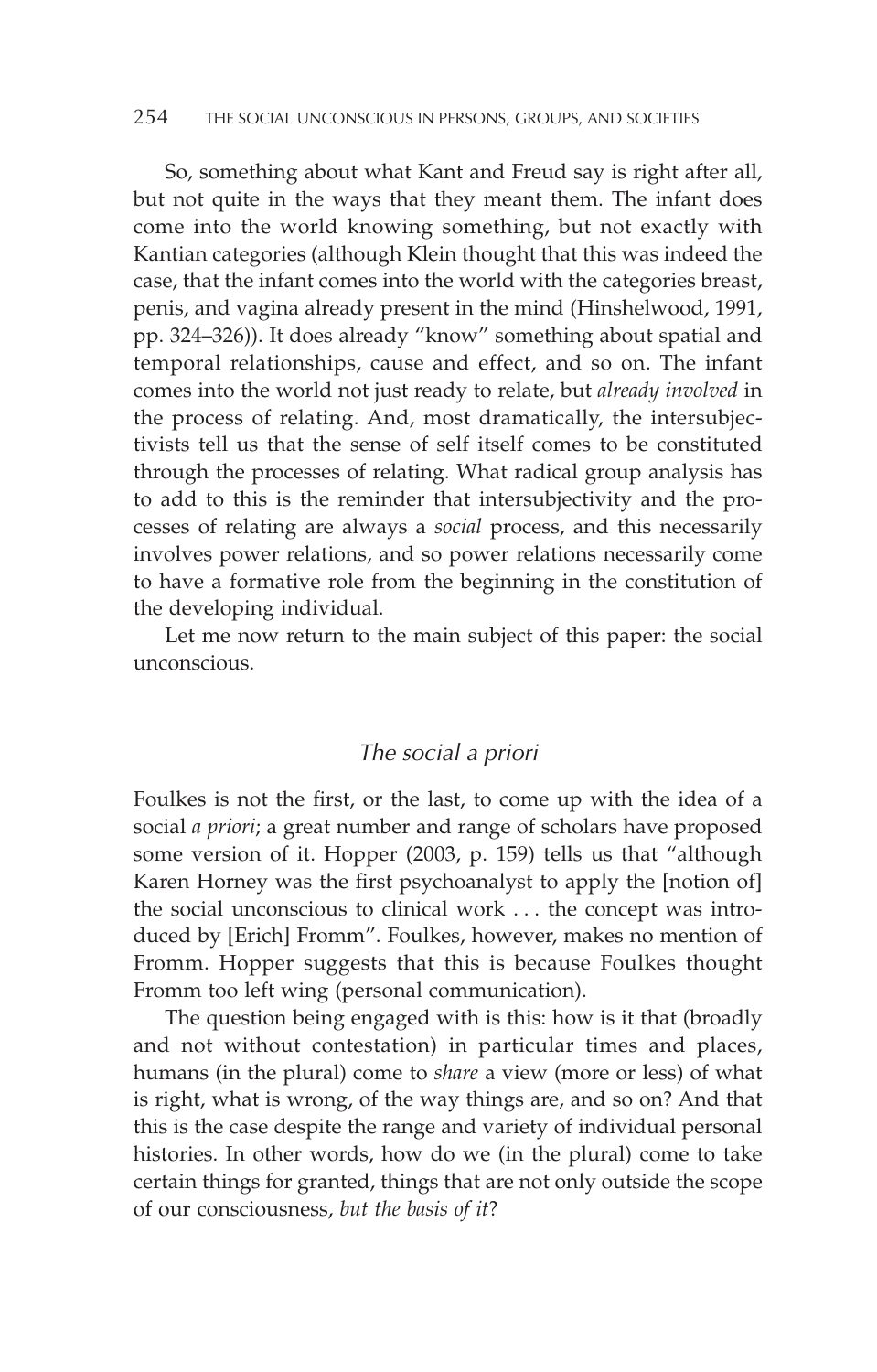And variously, the scholars all answer that the basis of these attitudes are to be found in the unreflected conventions that we are each born into, that we each imbibe, and that we each reproduce and reinforce, all without knowing that we are doing so (Table 1).

Perhaps the most well known of these scholars is Marx. In his view, the ruling classes deliberately (that is, consciously) promulgated a *false ideology* that the working classes were unable to resist, the purpose of the ideology being to convince the oppressed that there was no alternative to their exploitation because they were participating in the natural order of things.

Althusser (1969) went further, saying that ideology is unconscious, and unconscious not only to the oppressed, but also to the oppressors, with each genuinely believing that the status quo is an expression of the natural order of things.

Hegel (before Marx) had proposed that individuals came to think in similar ways to each other through participation in, and absorption of, the *Zeitgeist* (the spirit of the times). Hegel (1979), too, thought that there were *a priori categories* that existed prior to individuals, categories through which individuals experienced themselves and the world. But Hegel's categories differ from Kant's, in that they are to be found in the social that the individual is born into. (I am aware that, in speaking of *the* social, I am, in fact, reifying the process of ongoing human interaction. In doing this, I

| Scholar        | Variety                         |
|----------------|---------------------------------|
| Foulkes        | Social unconscious              |
| Marx           | Ideology (conscious)            |
| Althusser      | Ideology (unconscious)          |
| Hegel          | Zeitgeist, categories           |
| <b>Barthes</b> | Mythology                       |
| Lacan          | Unconscious like language       |
| Elias          | Symbol, habitus                 |
| Foucault       | Epistemes, discourse            |
| Kuhn           | Paradigms                       |
| Bourdieu       | Habitus                         |
| Leyton         | Normative unconscious processes |

*Table 1*. Varieties of the social *a priori*.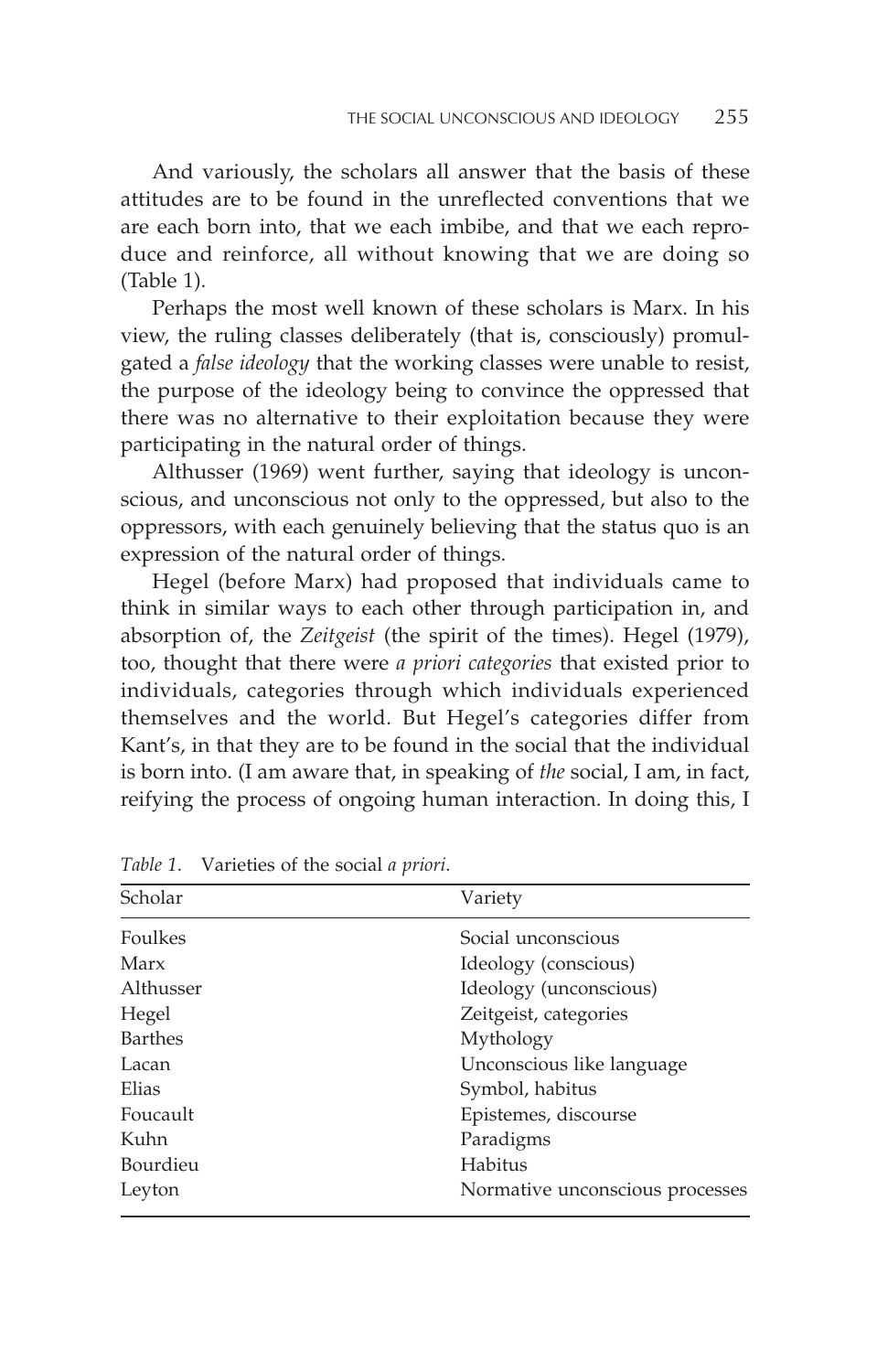am giving succour to the view that *the* social and *the* individual are different and antithetical to each other. My view follows that of Elias, which is that notions of individual and social are both abstractions and aspects of the same psycho-socio-genetic process of human interaction.)

Barthes talks of these social conventions as *mythology*. He says,

myth has the task of giving an historical intention a natural justification, and making contingency appear eternal . . . [myth] has turned reality inside out, it has emptied it of history and has filled it with nature . . . *myth is depoliticized speech*. [Barthes, 1984, p. 142, my italics]

Elias (1991) says that we come to think alike because, through language, we all participate in a dimension he calls *symbol*; he also puts forward a notion of *habitus* to account for the unreflected consensual. Foucault (1972) has two terms for these habituated ways of experiencing and perceiving the world: *epistemes* and *discourses.* Kuhn's (1962) term is *paradigms*. Then there is Bourdieu (1986), who also speaks of *habitus.*

It is also the case that there are many scholars from within the psychoanalytic tradition itself (e.g., Marcuse, Habermas, Fromm, and Sullivan, among many others) who have also struggled with this sort of question. It has to be said, however, that mostly they are not considered to be significant and remain at the margins of contemporary mainstream psychoanalytic conversation. Perhaps best known is Lacan's (2007) explanation for the commonality of perception, this being that the individual's unconscious is structured like a language, and language is always communal, and prior to the birth of any individual. There are many others in the psychoanalytic field engaging with this kind of question, for example, Cushman (1994) and, most recently, Leyton (2006) has spoken to these themes through her notion of *normative unconscious processes*. Not to be forgotten is the work of Hopper (2003), and the other voices included in this volume.

This, then, is a way of thinking about the social unconscious: in any period, one or other particular world-view comes to prevail and extensively dominate one's faculties, and leads to particular ways of experiencing events. During these times, there seems no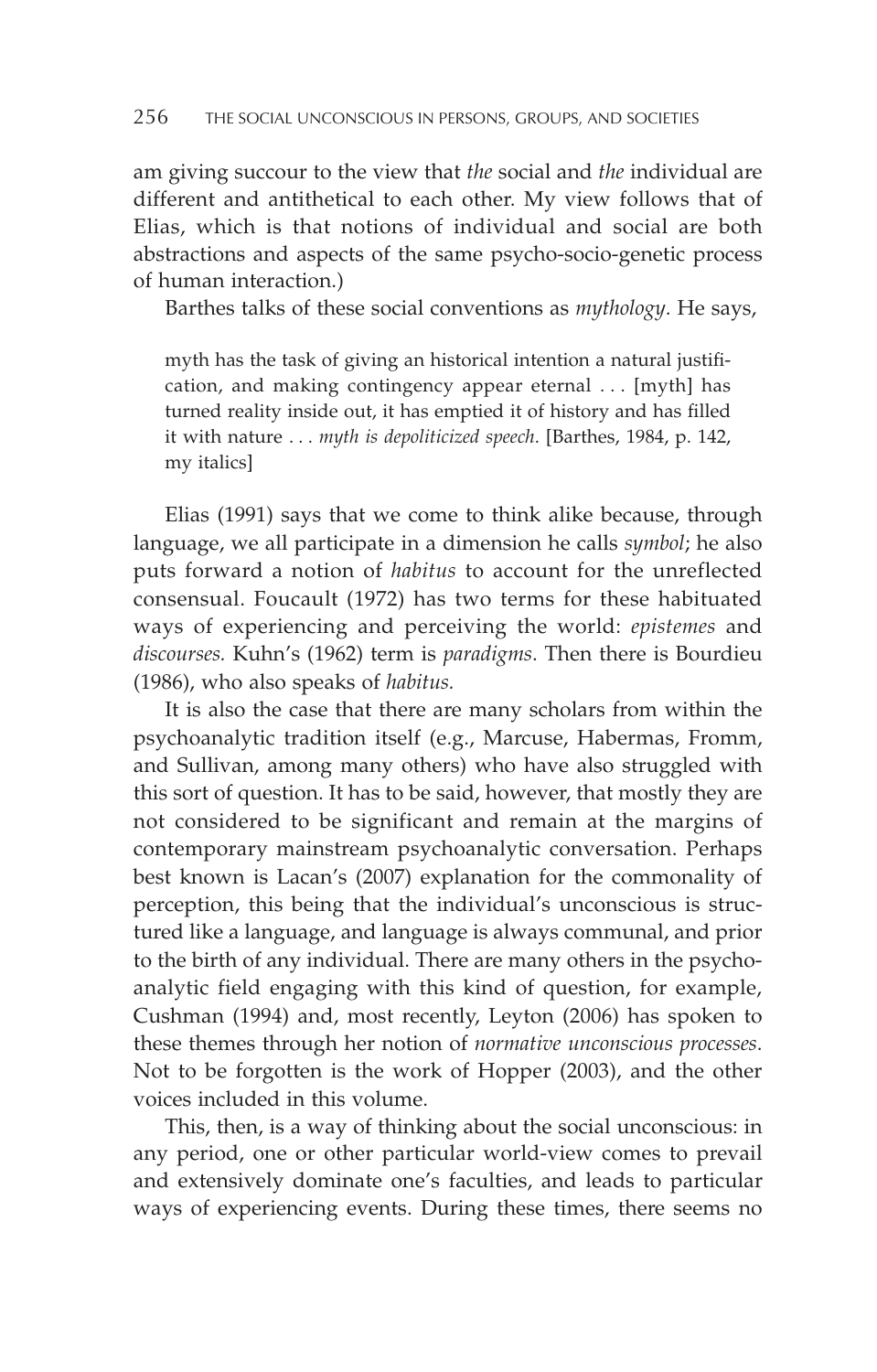sensible alternative to these world-views. To the flat-earth way of thinking, the idea of a spherical earth is not only implausible, but incredible, and obviously wrong. The spherical alternative belies their *actual experience* of flatness. These unreflected world-views are the basis of the phenomenon that we call *common sense*. It is a *sense* that is *common* to all, and is so obvious that, in the main, it does not even occur to one to question it. In the positivist schema (Figure 1), it is made *obvious* that politics can have nothing to do with science, and those that think otherwise are plainly mistaken, as is evident in the diagram.

These seemingly all-powerful world-views are not eternal, however. They are continually being interrogated by other options residing on the margins, and through this process, over time, the dominant world-views come to mutate into new shapes; on occasion the shift is not gradual, but sudden and cataclysmic. In other words, even in the time of the flat earth, there are others who are able to have alternative conceptions and theories as to the shape and nature of the earth—not all of them correct of course—and, depending, the other options are either treated as errors, ignored as idiotic, or attacked and repressed as heretical.

My purpose in listing these thinkers (and by no means does the list pretend to be a complete one) is not to tease out the differences in each of their conceptions of the social *a priori*. Rather, the purpose is to make the point that the idea that humans are both formed and constrained by the social orders they inhabit is hardly a novel one, although it appears to be so to many of those inhabiting some quarters of the psychoanalytic world. And they believe this, despite the fact that much before Marx, Arendt, or Elias, even someone like Thomas Aquinas (hardly a revolutionary left-wing radical) had already said that "man is by nature political, that is, social" ("homo est naturaliter politicus, id est, socialis", quoted in Arendt, 1998, p. 23). The only way to explain how it is that this kind of tunnel vision continues to hold sway within certain psychoanalytic circles is to say that they are blinded by, and in the grip of, an ideology, an individualistic and internalist ideology.

Not all psychoanalysts and group analysts think like this, of course, as exemplified by those mentioned above. But they can hardly be construed as mainstream, particularly in the British context.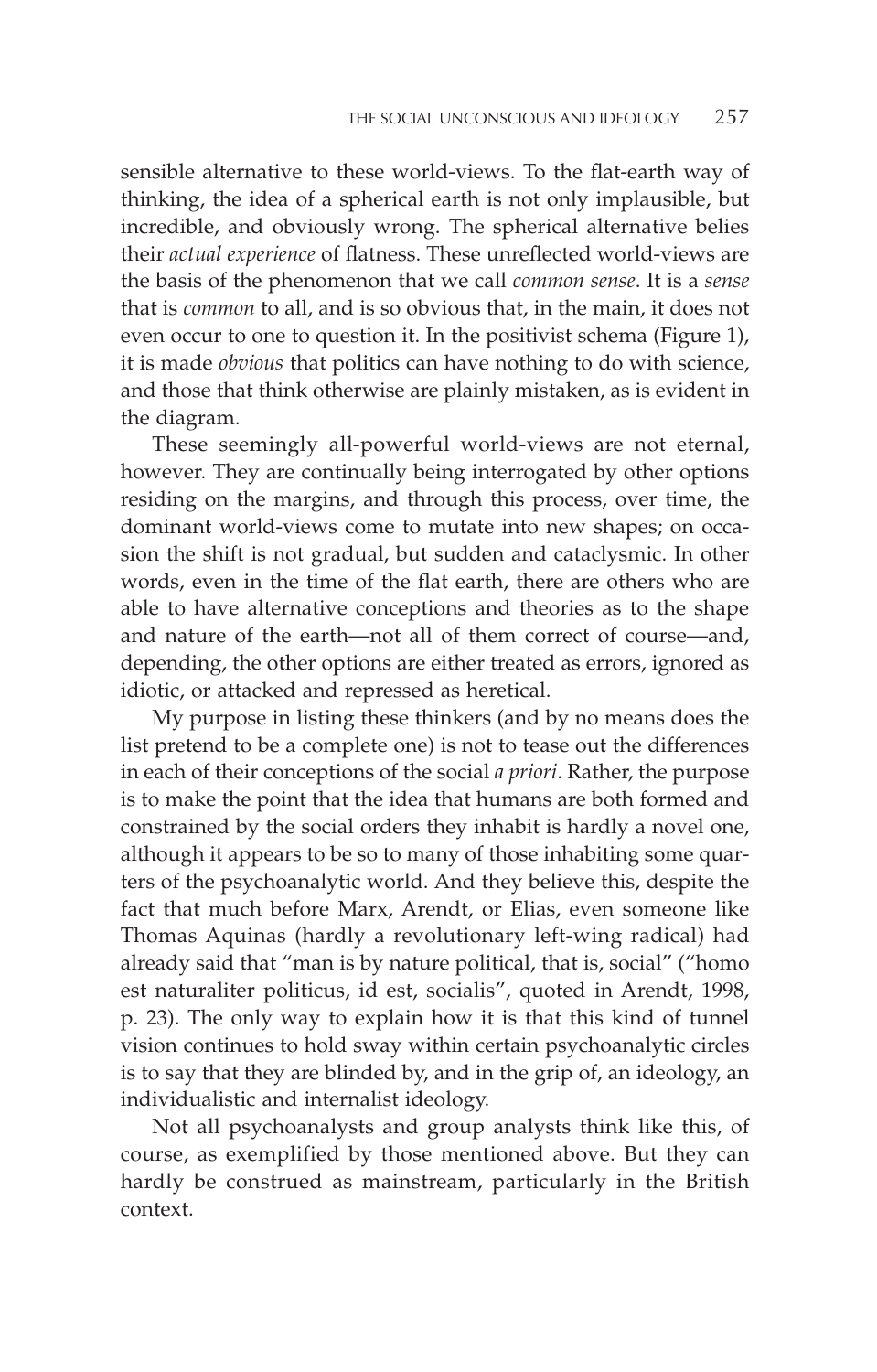## *The clinic: implications*

To begin with, let me summarize where I have come to and, in the process, say something about the relationship (as I understand it) between the two terms I have been using, ideology and discourse.

Ideology is unconscious. It is the taken for granted that is utilized in formulating ideas and experiences. It provides the categories we use in our thinking: ideology is the basis of what we call common sense. It legitimates the interests of interest groups, but in ways that are hard to recognize. This is because the work of ideology is to give the historical and contingent the appearance of the natural and inevitable.

As Harland says,

The individual absorbs language before he can think for himself: indeed the absorption of language is the very condition of being able to think for himself . . . Words and meanings have been deposited in the individual's brain below the level of conscious ownership and mastery. They lie within him like an undigested piece of society. [Harland, 1987, pp. 12–13]

Elias shares this view. Language, according to Elias, is not a passive means of representing the world; it actively informs the sort of world one experiences. He says that language provides people with "the means of orienting themselves *far beyond the field of their personal experience*" (1991, p. 125, my italics).

Here is the thing: the kinds of languages one is born into and absorbs both form and constrain thought, emotion, and experience itself. Note: I am speaking in the plural, of languages, not language, the significance of this being that the turbulent relationship between these languages/discourses opens up a space in which reflection becomes possible. This last point is critical. In itself, it is a description of group analytic methodology.

Discourse, on the other hand, is a more comprehensive notion. It includes ideology, that is, language categories and ideas, but also includes the forms of *practice* that are informed by that language. The theory and practice reinforce and support each other.

Discourses furnish the very criterion by which its results are judged successful. Discourses are self-validating. One cannot ask from within a discourse whether it itself is true or not, as it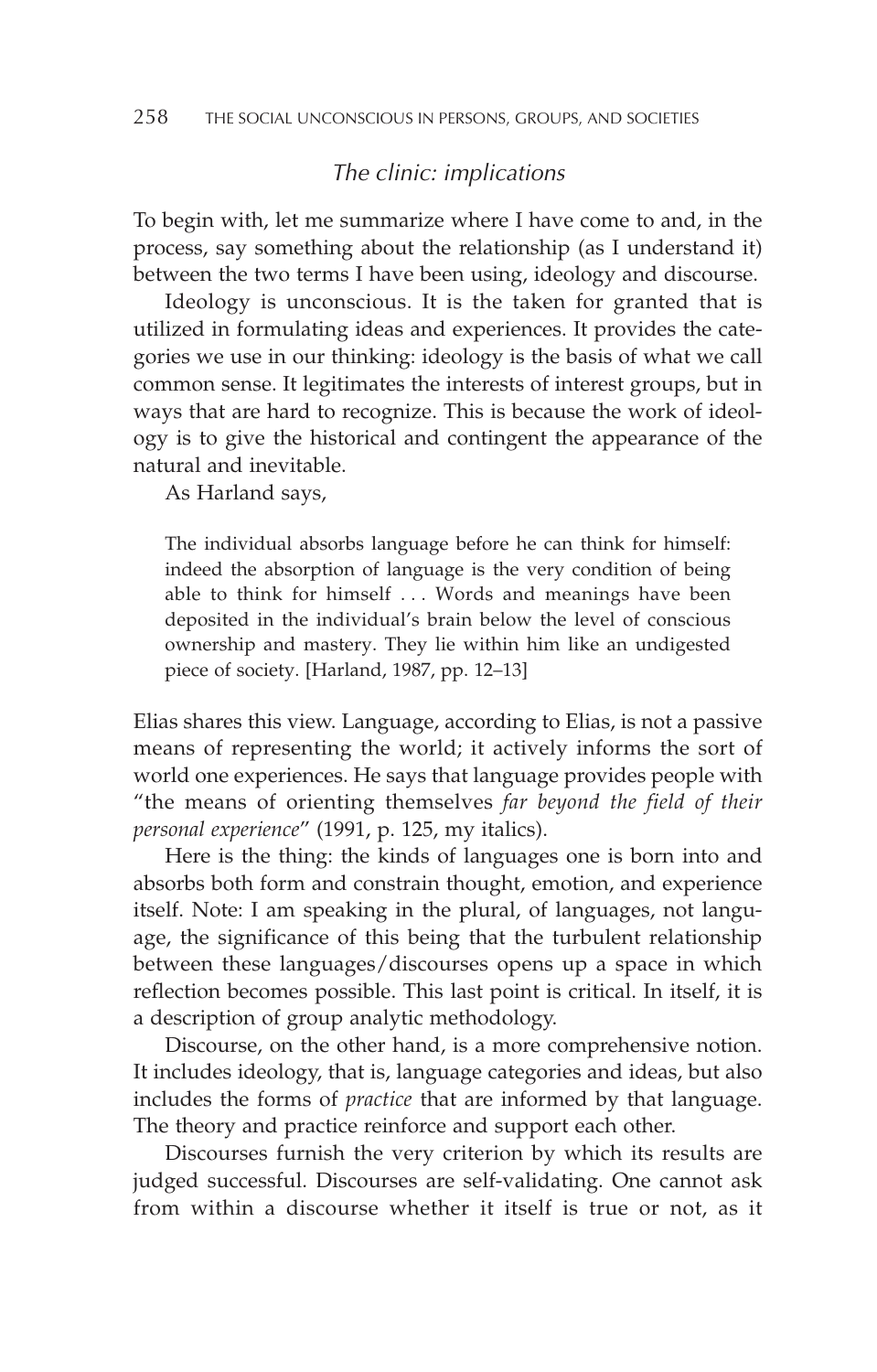furnishes the basis on which we judge what is true and what is good. Discourses impose a taxonomy on the world and the mind. Taxonomies are systems of inclusion and exclusion, and the means by these are achieved are never value free.

It follows, then, that the theories and practices of psychoanalysis and group analysis can also never be value free.

Those who would defend the view that the activity of analysis inclines towards the objective do so by claiming that the theory of psychoanalysis is based on scientific evidence gathered in the clinic through the practice of psychoanalysis. The defence is positivist, in that it presumes that theory and practice are distinct from each other, and that neither is tarnished by politics and ideological agendas.

But, as the psychoanalysts Greenberg and Mitchell remind us,

There are no purely objective facts and observations which lie outside of theory . . . One's theory, one's understanding, one's way of thinking, *determine* what are likely to be taken as facts, determine how and what one observes. Observation itself is understood to be "theory laden". [Greenberg & Mitchell, 1983, p. 16, my italics]

This chapter, then, is a reminder of something already well established, but hard to remember: that the therapist's perceptions and interventions are *inevitably* compromised by the ideologies that the therapist unwittingly subscribes to, as well as the discourses that the therapist unknowingly participates in. This results in the therapist/analyst unthinkingly reproducing and reinforcing these ideologies and discourses through their activities, *despite themselves*. As Elias says, structures have histories and histories have structure. In other words, history is structured into the psyche, a history of norms and values. In fact this is exactly how Freud describes the contents of the superego. These taken-for-granted norms and values, born of a particular history in a particular time, privilege certain ways of thinking while they close off others. And this takes place so powerfully that mostly one is not even aware of what has been closed off.

The powerful thing about discourse is that even as it privileges a particular way of seeing and experiencing things, in the same moment it closes off other possibilities so much that it does not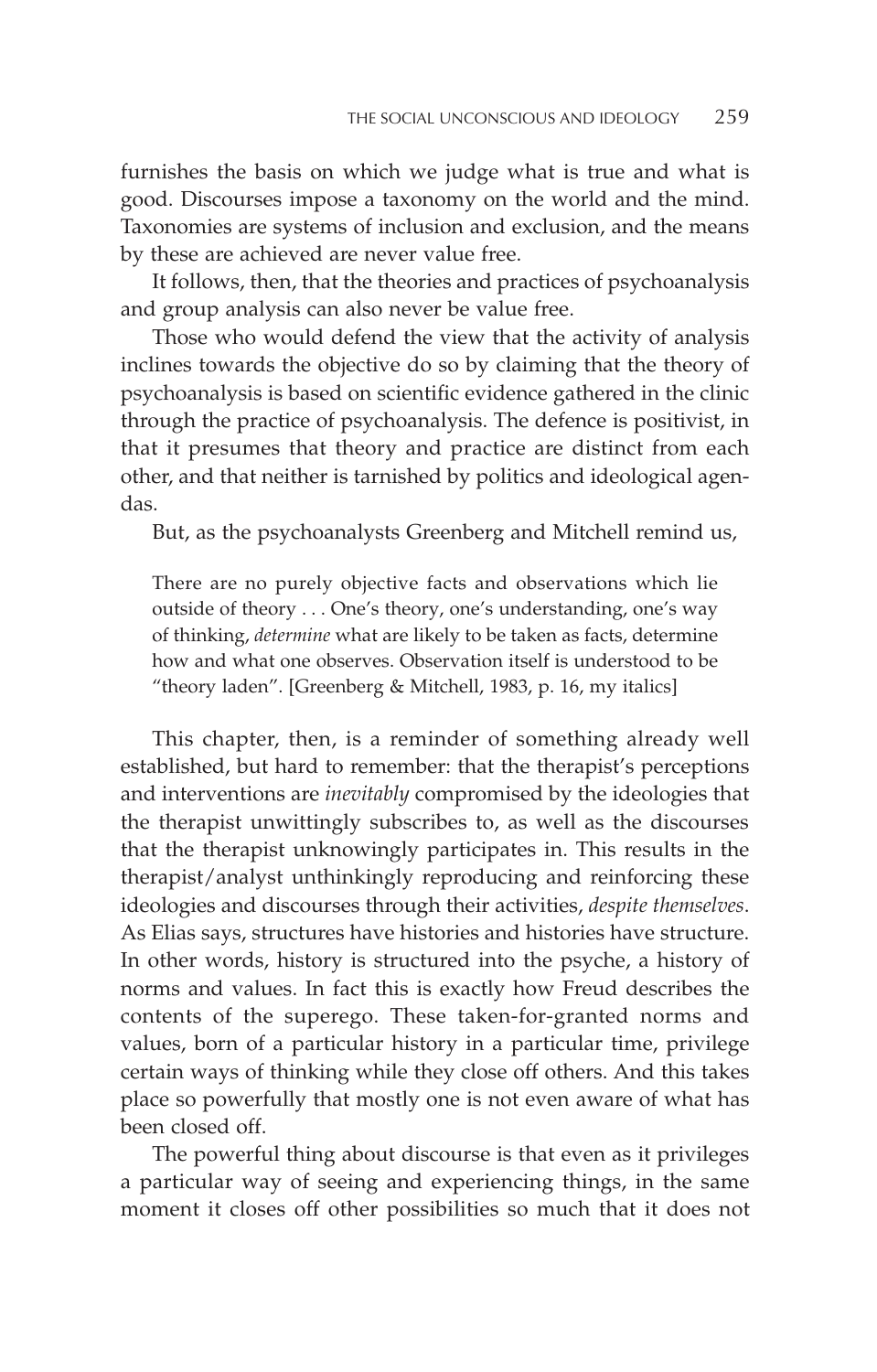even occur to one that there are other possibilities there to be entertained. For example, if one conceives of human beings as ahistorical, differentiated, encapsulated entities, then it would seem that the only means for individuals to engage with each other are through the device of sending and receiving communications of various kinds. In psychoanalytic theory, these mechanisms are called projection, projective identification, and sometimes *massive* projective identification; they have become essential and key to understanding all clinical phenomena. The existences of these mechanisms are *givens* in psychoanalytic discourse. There is no discussion in mainstream literature about *whether* they exist; rather, the discussion is limited to how and why they take place, and their meanings and consequences. This is the dominant and prevailing view not only in psychoanalysis, but also in group analysis. This way of thinking also leads to the contemporary Kleinian premise that *all* the analyst's responses in the clinic are to be understood as countertransference, that is, in some way unconsciously provoked and *caused* by the patient's *projections* into the analyst. I would contend that it would be pretty much impossible for a candidate training to get through a psychoanalytic training while questioning the existence of these mechanisms. The trainee would be thought of as delusional or just foolish, certainly as someone not able to understand some fundamental things about the nature of human beings, and, therefore, not appropriate to become a psychoanalyst. What I want to make explicit here is that the workings of power privilege some ways over others, and that these are hard to resist swallowing whole. But these processes are not conscious, neither are they conspiracies contrived by the ruling elites (which is not to say that politicing does not take place on the committees of psychoanalytic trainings). The point I want to make is that, in the main, it does not even occur to many practitioners to question the taken-for-granted ground that their version of psychoanalysis stands on.

The notion of the social unconscious questions the individualistic premises of mainstream psychoanalysis and leads to other ways of reading clinical phenomena. What is being proposed here is that the analyst's responses to the patient are going to be informed by the discourses that the analyst inhabits as much as by anything else. And discourses, by their nature, are out of the scope of the analyst's consciousness as much as anyone else's. But, as I have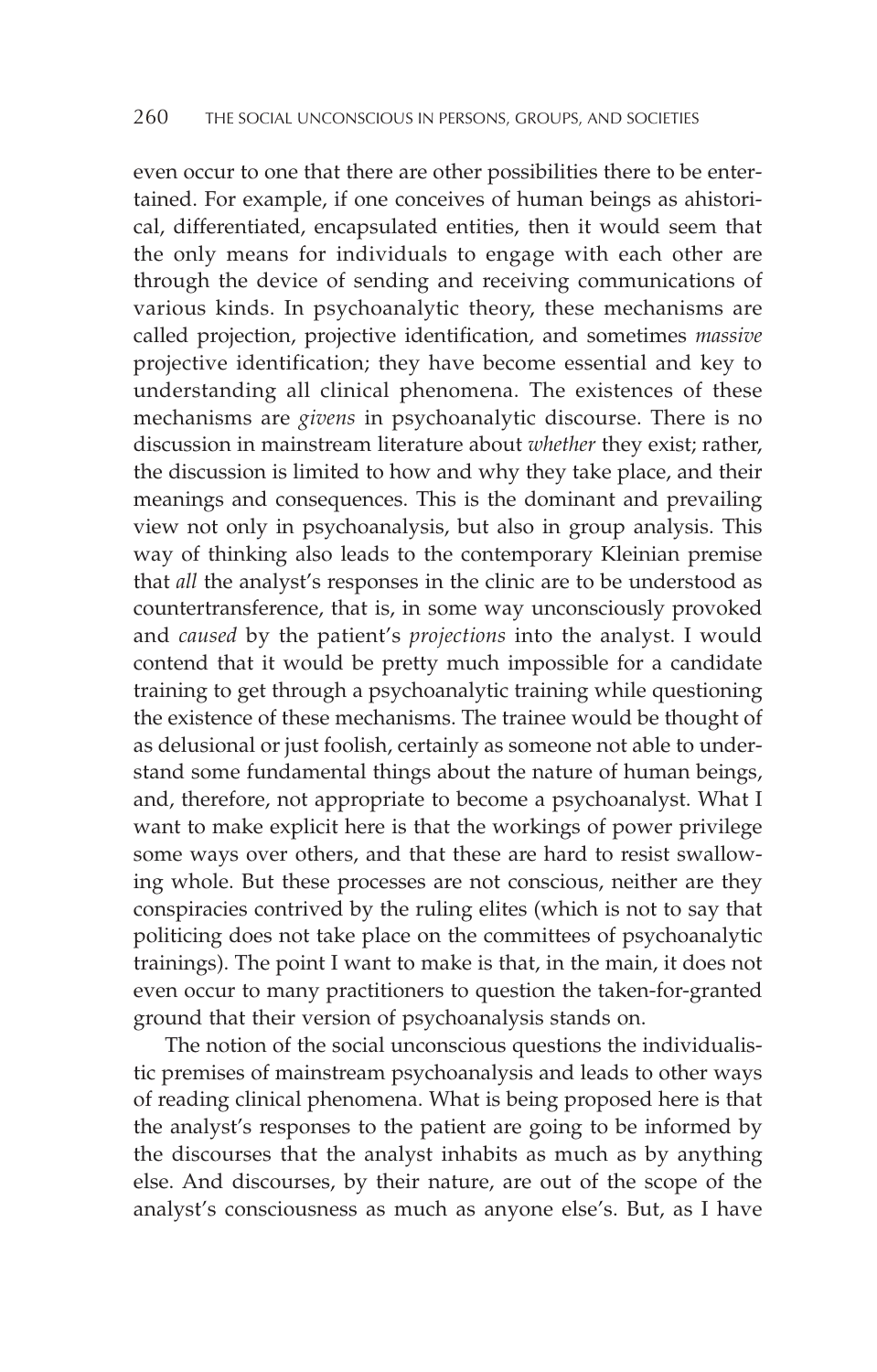been arguing, there are alternative ways of thinking about human beings, ways that privilege their sociality. This way of thinking provides alternative metaphors for human communication. For example, in my view, Foulkes's notion of "resonance" is a potent alternative to that of "projection". I do not wish to go into the notion of resonance itself in this essay; rather, what I want to emphasize is that the notion of resonance *presupposes* some sort of connectivity between agents for the resonance to take place. It is the nature of that connectivity that is being thought about by the scholars mentioned above. And, while each gives answers that not only differ but sometimes also contradict each other, what they all take for granted is the connectivity itself—the key word in the previous sentence being "presuppose". This taken for granted is, of course, also an expression of a particular ideology—one, it so happens, that I sign up to.

Ultimately, there is no comfortable, ideology-free zone for the analyst to retreat to, no place of scientific objectivity from which they can feel confident that things are indeed as they are being perceived and experienced. This, in itself, is no bad thing. As Foulkes (1986, p. 129) counsels, doubt is the very basis of the attitude of "basic modesty" that ought to be central to, and cultivated by, every therapist.

#### *Acknowledgement*

I wish to thank to Earl Hopper for his thoughts on an earlier version of this chapter.

#### *References*

- Althusser, L. (1969). *For Marx*, B. Brewster (Trans.). London: New Left Books.
- Arendt, H. (1998) [1958]. *The Human Condition*.Chicago, IL: Chicago University Press.
- Barthes, R. (1984). *Mythologies*. [[CITY]]: Paladin.
- Bion, W. R. (1961). *Experiences in Groups*. London: Tavistock/Routledge.
- Bourdieu, P. (1986). *Distinction: A Social Critique of the Judgement of Taste*. London: Routledge.

## $\mathcal{Q}1$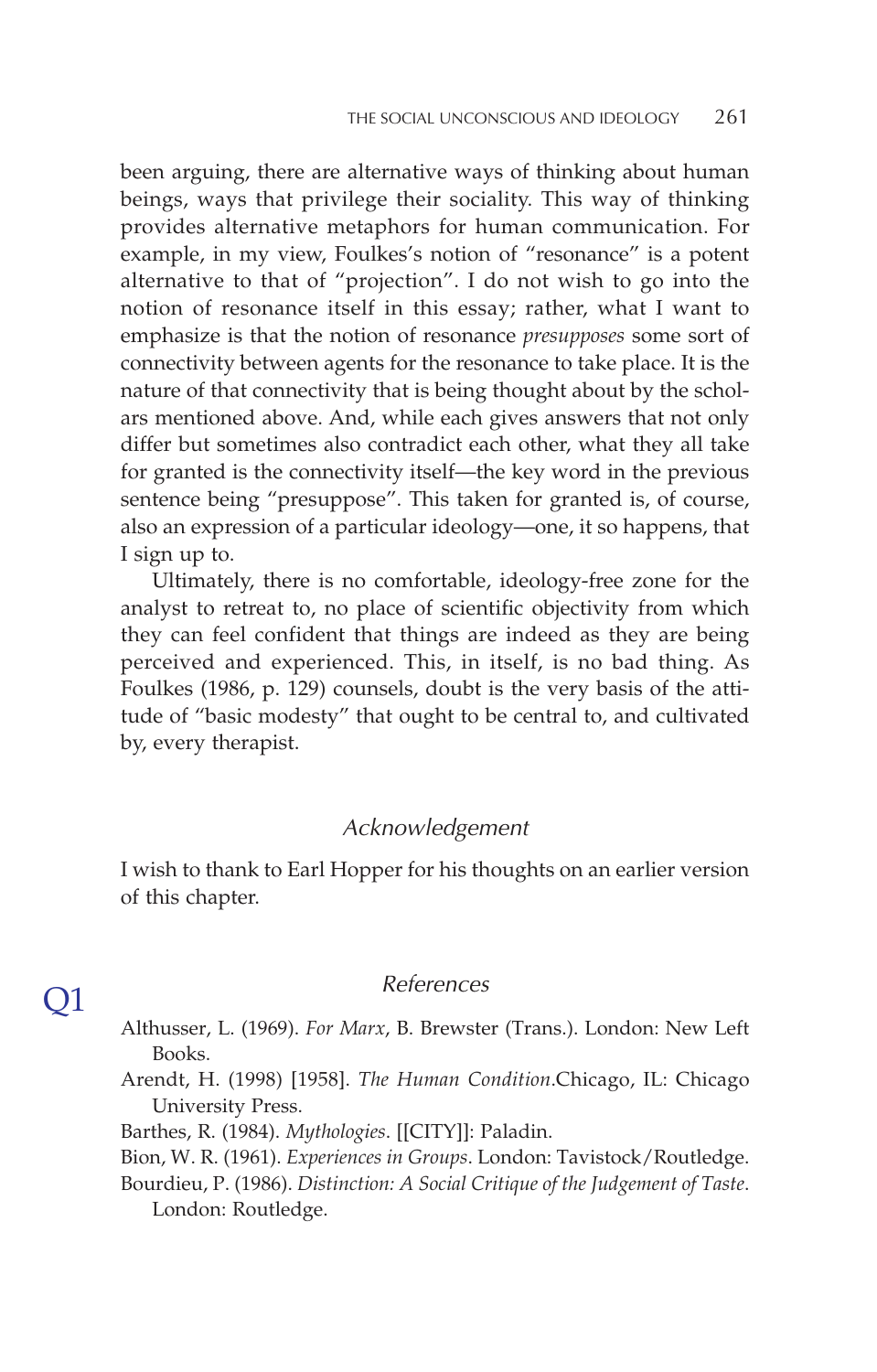- Cushman, P. (1994). Confronting Sullivan's spider—hermeneutics and the politics of therapy. *Contemporary Psychoanalysis*, *30*: 800–844.
- Dalal, F. (1998). *Taking the Group Seriously: Towards a Post-Foulkesian Group Analytic Theory*. London: Jessica Kingsley.
- Dalal, F. (2002). *Race, Colour and the Processes of Racialization: New Perspectives from Group Analysis, Psychoanalysis, and Sociology*. Hove: Brunner-Routledge.
- Elias, N. (1991). *The Symbol Theory*. London: Sage.
- Fairbairn, R. (1935). The social significance of communism considered in the light of psychoanalysis. In: *Psychoanalytic Studies of the Personality* (pp. ??–??). London: Routledge, 1994.
- Foucault, M. (1972). *The Archaeology of Knowledge*, A. M. Sheridan Smith (Trans.). New York: Pantheon.
- Foulkes, S. H. (1986). *Group Analytic Psychotherapy*. [[CITY]]: [[PUBLISHER]].
- Freud, S. (1921c). *Group Psychology and the Analysis of the Ego*. *S.E.*, *18*: 67–144. London: Hogarth.
- Freud, S. (1930a). *Civilization and Its Discontents*. *S.E.*, *21*: 59–145. London: Hogarth.
- \*Fromm, E. (1962). The social unconscious. In: *Beyond the Chains of Illusion: My Encounter With Marx and Freud* (pp. ??–??). New York: Simon and Schuster.
- Greenberg, J. R., & Mitchell, S. A. (1983). *Object Relations in Psychoanalytic Theory*. London: Harvard University Press.
- Harland, R. (1987). *Superstructuralism*. London: Methuen.
- Hegel, G. W. F. (1979). *Phenomenology of Spirit*. Oxford: Oxford University Press.
- Hinshelwood, R. D. (1991). *A Dictionary of Kleinian Thought*. London: Free Association Books.
- Hopper, E. (2003). *The Social Unconscious*. London: Jessica Kingsley.
- Kant, I. (1999). *Critique of Pure Reason*. Cambridge: Cambridge University Press.
- Klein, M. (1959). Our adult world and its roots in infancy. In: *Envy and Gratitude and Other Works 1946–1963* (pp. ??–??). London: Virago Press, 1988.
- Kuhn, T. (1962). *The Structure of Scientific Revolutions*. Chicago: Chicago University Press.
- Lacan, J. (2007). *Ecrits*. New York: Norton.
- Leyton, L. (2006). Racial identities, racial enactments, and normative unconscious processes. *Psychoanalytic Quarterly*, *LXXV*(1): 237–270.